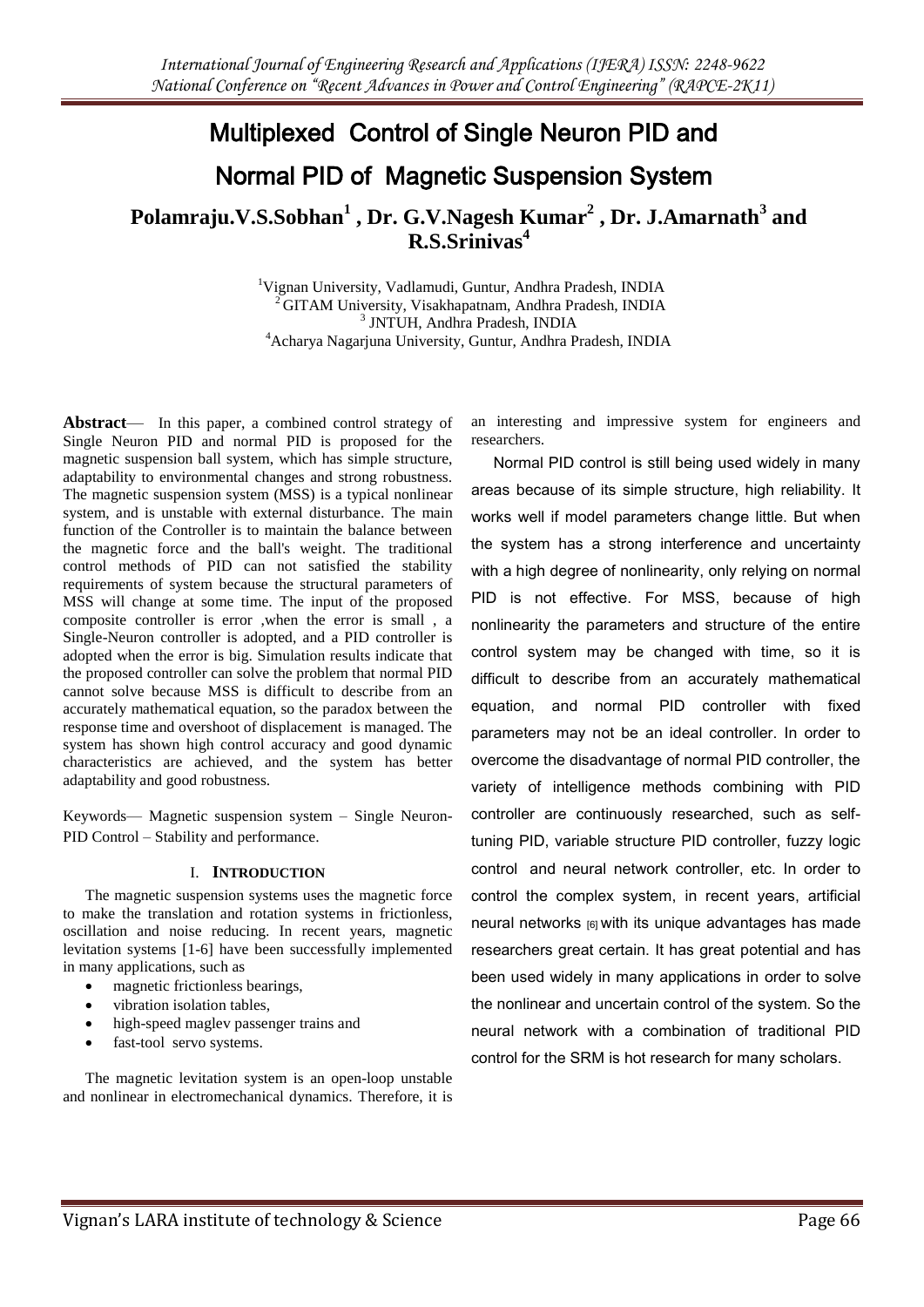For these reasons, in this paper, a single neuron-PID composite control method for the magnetic suspension system is proposed. The MSS is controlled by a single neuron-PID with self-learning and self-adaptive capacity. It is not only simple in structure, but also adapts to environmental changes. Simulation results show that high control accuracy and good dynamic characteristics are achieved, and the system has better adaptability and good robustness.

#### II. **MODELING OF MAGNETIC SUSPENSION SYSTEM**

The magnetic levitation system is a magnetic ball suspension system which is used to levitate a steel ball on air by the electromagnetic force generated by a voltage-controlled magnetic field. Only the vertical motion is considered. The objective is to keep the ball at a prescribed reference level. The schematic diagram of the system is shown in fig1. The magnetic force, applied by the electromagnet is opposite to gravity and maintains the suspended steel ball levitated.



Fig. 1. The principle of a electromagnetic suspension system The dynamic model of the system can be written as ,

*v dt*  $\frac{dp}{dt}$  = (1)

$$
Ri + \frac{d(L(p), i)}{dt} = e
$$
 (2)

Where

 *p* denotes the ball's position, *v* is the ball's velocity, *i* is the current in the coil of the electromagnet, *e* is the applied voltage, *R* is the coil's resistance, *L* is the coil's inductance, *g<sup>c</sup>* is the gravitational constant, and *m* is the mass of the levitated ball

The coil inductivity *L* is a nonlinear function depends upon the position " $p$ " of the ferromagnetic ball in accordance to the relationship defined as:

$$
L(p) = L_1 + \frac{2k}{p}
$$
 (3)

where  $L_1$  is a system parameter and  $k$  is the magnetic force constant,

$$
k = \frac{\mu_o N^2 A}{4} \tag{4}
$$

The electromagnetic levitation force  $F(p,i,t)$  can be determined using the theorems of the generalized forces

$$
F(p,i,t) = -\frac{i^2}{2} \frac{\partial L(p)}{\partial p}
$$
  

$$
= \frac{i^2}{2} \frac{\partial}{\partial p} \left( L_1 + \frac{2k}{p} \right) = k \left( \frac{i}{p} \right)^2
$$
  

$$
m \frac{dv}{dt} = mg_c - F(p,i,t) = mg_c - k \left( \frac{i}{p} \right)^2
$$
 (6)

$$
\frac{dv}{dt} = g_c - \frac{k}{m} \left(\frac{i}{p}\right)^2 \tag{7}
$$

From equation(2)

$$
e = Ri + \frac{\partial (L(p), i)}{\partial L} \frac{\partial L}{\partial t} + \frac{\partial (L(p), i)}{\partial i} \frac{\partial i}{\partial t}
$$
 (8)

$$
= Ri + i \frac{dL}{dt} + L \frac{di}{dt} = Ri + i \frac{\partial L}{\partial p} \frac{\partial p}{\partial t} + L \frac{di}{dt}
$$
  
Where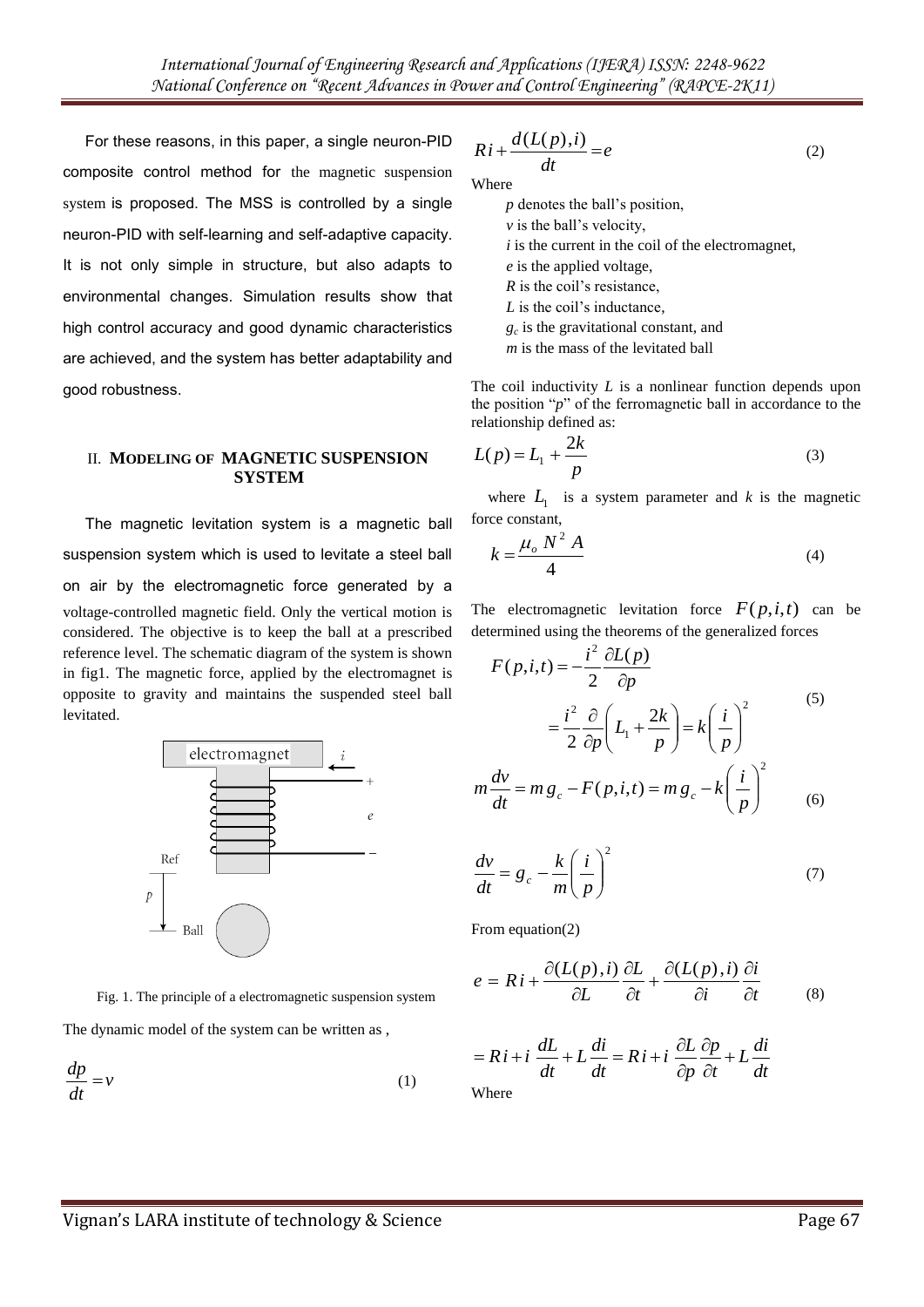$$
\frac{\partial L}{\partial p} = -\frac{2k}{p^2}
$$
  

$$
e = Ri - 2k \left(\frac{v i}{p^2}\right) + L \frac{di}{dt}
$$
 (9)

### III.**MULTIPLEXED CONTROL OF SINGLE NEURON PID OF MAGNETIC SUSPENSION SYSTEM**

The multiplexed control structure of Single Neuron-PID is shown in figure 2, with an input is  $e=p^*$ - p, that is the difference between reference displacement and the actual displacement, and output is a reference voltage to the electromagnet.



Fig. 2. Combined control of Single Neuron PID structure

A displacement controller consists of combined control which is made up of a Single Neuron-PID controller and a normal PID controller. In order to eliminate static error, when the error of displacement is small, a Single-Neuron controller is adopted, and when the error of displacement is large, a normal PID controller is adopted, and the change between the Single-Neuron controller and normal PID controller can expediently be implemented by a switch S.

When model parameters change greatly and the plant has strong interference and highly nonlinearity, a normal PID controller has obviously disadvantage of bad following characteristic. A single neuron intelligent controller has adaptive and self-learning ability, which can not only overcome disadvantage of normal PID, but retains the advantages of the normal PID controller that is simple, high reliability, easy achievement [3]. Structure of single neuron PID controller structure is shown in Figure 3



Fig. 3 Structure of single neuron PID controller

In this figure, there is three input  $x$  (i), (i=1, 2, 3). The input of state converter is the error between reference and actual displacements .i.e the deviation is  $e(k)$ ; (i=1, 2, 3) is corresponding weight; *K* is the coefficient of proportionality; u(k) is the output of single neuron PID controller

The functions of self-organization and selflearning are implemented by adjusted weight  $w_i(k)$  for the single neuron adaptive controller. Weight  $w_i(k)$  is adjusted through a rule of supervised Hebb learning that is combination of Hebb learning and supervised learning. The control action from the tissue and effect of neuron by the neuron under the action of the teacher signals, the control process is obtained by a neuron through self-organizing information on the environment and implies the evaluation of the neuron action signal. The algorithm is as following

$$
x_1(k) = e(k) = p^* - p
$$
  
\n
$$
x_2(k) = e(k) - e(k - 1)
$$
  
\n
$$
x_3(k) = \Delta^2 e(k) = e(k) - 2e(k - 1) + e(k - 2)
$$
\n(10)

Where *e(k)* is error;

 $p^*$  is input, that is the reference displacement;

 $\rho$  is output, it present the desire displacement.

The output signal of single neuron *u (k)* is expressed by following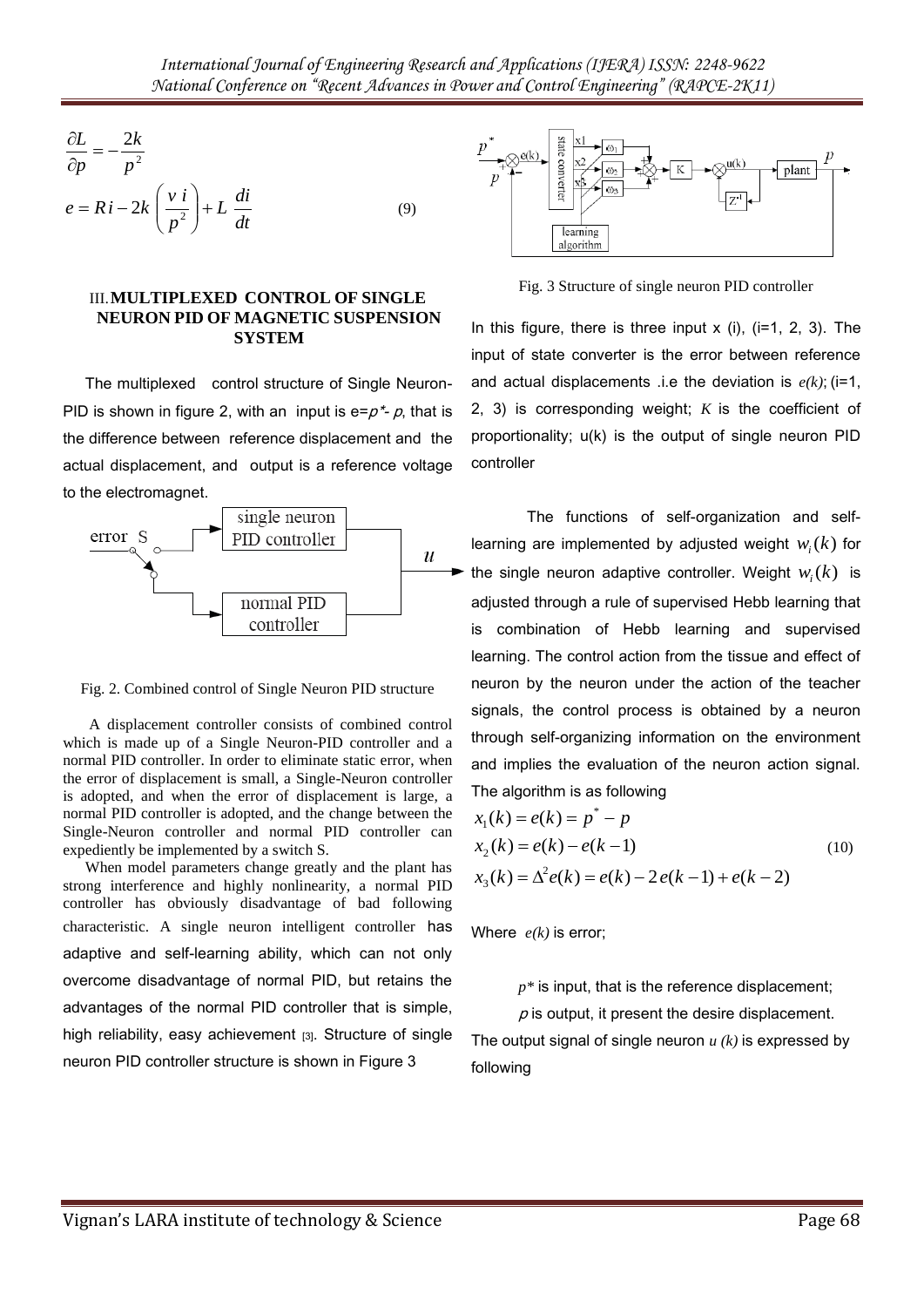$$
u(k) = u(k-1) + K \sum_{i=1}^{3} w'_i(k) x_i(k)
$$
 (11)

And its learning algorithm is

$$
w'_{i}(k) = \frac{w_{i}(k)}{\sum_{i=1}^{3} |w_{i}(k)|} \qquad (i = 1, 2, 3)
$$
 (12)

Here  $w_i(k)$  is the weighting coefficient of corresponding to  $x(k)$ . *K* is single neuron coefficient of proportionality. To ensure the convergence of the control strategy, the weight  $w_i(k)$  is normalized, it has obvious physical meaning compared with traditional PID controller,  $w_i(k)$  is equivalent to proportional, integral and differential item of the traditional PID controller.

Single neuron adaptive controller is adjusted by weighting factors to achieve functions of self-adaptive and self-organizing, weight adjustment is based on a supervised Hebb learning rule to achieve. And therefore,  $w_1(k) = w_1(k-1) + \lambda_i z(k)u(k)x_1(k)$ 

$$
w_2(k) = w_2(k-1) + \lambda_p z(k)u(k)x_2(k)
$$
  
\n
$$
w_3(k) = w_3(k-1) + \lambda_p z(k)u(k)x_3(k)
$$
\n(13)

 $w(k) = w(k - 1) + K \sum_{n=1}^{\infty} w(nk)z(nk)$  (1)  $e(t) = \frac{|t^2 - t^2|}{|t^2 - t^2|}$ , be formula elsewise and the magnitude of the state of technology & Science Page 69 (a) and the state of technology  $w(k)$  is the weighting coefficient of Where  $\lambda_{I}^{},\lambda_{P}^{},\lambda_{D}^{}$ respectively is the rate of proportional, integral and differential. When different learning rates are selected, weights will be adjusted then the response of the system will be adjusted.  $K(K>0)$ presents the neuron proportional coefficient, it is important to choice the value of *K*. *K* is the bigger, fast is the better, but overshoot is large, and if *K* is too big, the system may be unstable. When the delay of the plant is increased, value of *K* must be reduced to ensure stability of the system. If the value of *K* is too small, the system response will be slow.

The single neuron controller and normal PID controller are switched by switch S. When  $(t) = \frac{|P - P|}{r^*} \le 2\%$  $=\left|\frac{p^*-p}{p^*}\right|\leq$ *p*  $e(t) = \frac{\left|p^* - p\right|}{\sqrt{p^* - p}} \leq 2\%$  ( $\rho^*$  is the desire displacement,  $\rho$  is

the real displacement), single neuron PID is used; When

$$
e(t) = \left| \frac{p^* - p}{p^*} \right| > 2\%
$$
 normal PID is used. In this way,

not only the steady-state error and the integral switch delay are eliminated, but also the system dynamic overshoot is reduced.

TABLE I SPECIFICATIONS PARAMETERS OF THE MAGNETIC SUSPENSION SYSTEM

| Symbol           | PARAMETER                                  | Optimum values                                        |
|------------------|--------------------------------------------|-------------------------------------------------------|
| m                | Mass of the steel hall                     | $0.014$ kg                                            |
| $g_c$            | Acceleration due to<br>gravity             | 9.81 m/s <sup>2</sup>                                 |
| p                | Equilibrium distance                       | $0.009 \; \mathrm{m}$                                 |
| $\mathbf{i}$     | Equilibrium current                        | 1.5A                                                  |
| K                | Force constant                             | $4.94 \times 10^{-6}$ Nm <sup>2</sup> /A <sup>2</sup> |
| R                | Coil resistance                            | $5.2$ ohm                                             |
| L                | Coil inductance                            | $0.027$ H                                             |
| $\Gamma^{\circ}$ | Coil inductance when the<br>ball is absent | $0.0011$ H                                            |

Table I summarizes the variables and parameters use in this problem. Here the problem is to maintain the ball at its operating point (position) of 0.05 meters from the coil.

#### IV.SIMULATION RESULTS OF THE MULTIPLEXED CONTROL OF SINGLE NEURON PID CONTROLLER

The proposed control scheme is simulated using MATLAB. Magnetic suspension system and force control using Combined Single Neuron PID And Normal PID Controller is shown in Figs. 4 and 5



Fig. 4. Magnetic suspension system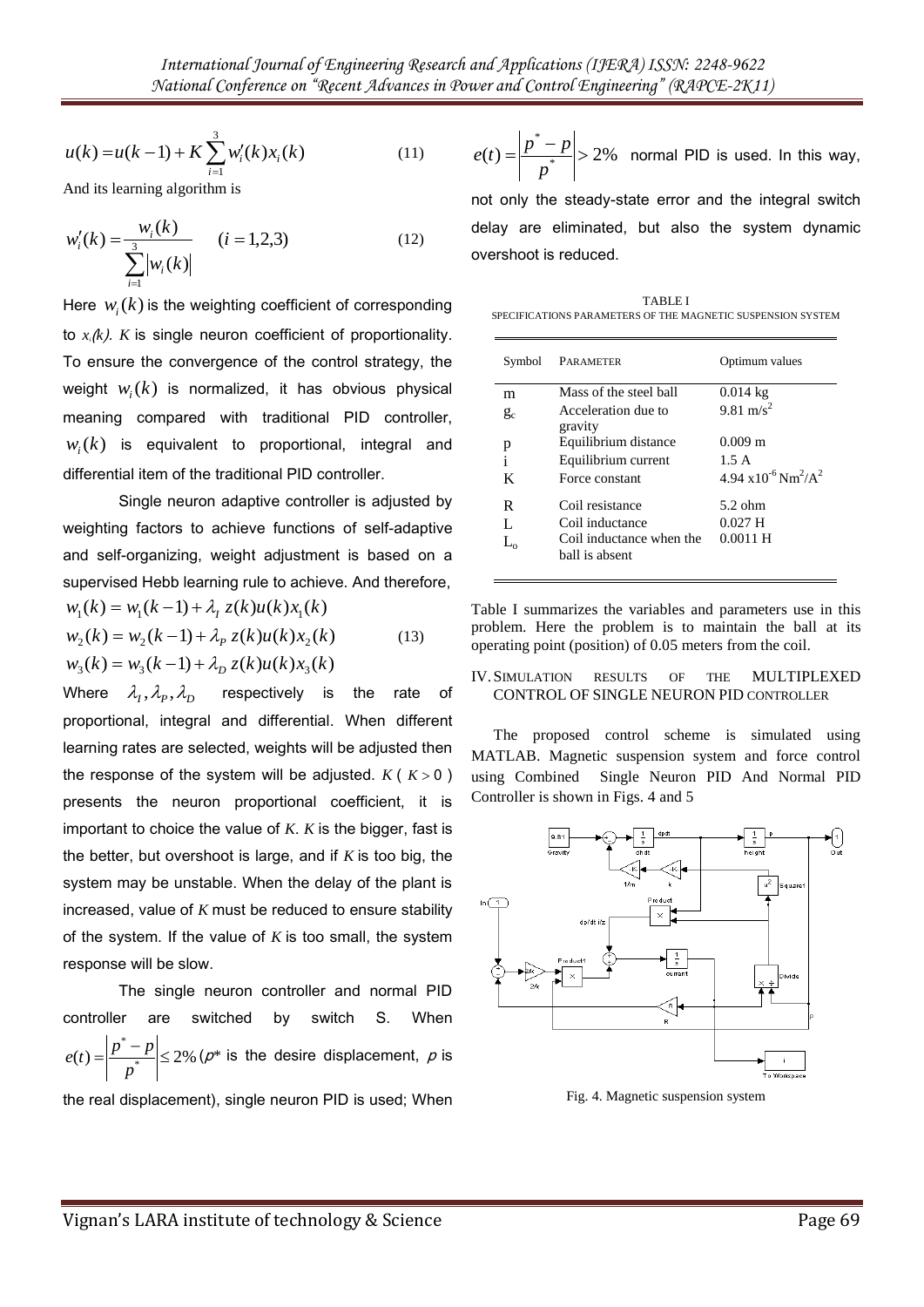

Fig. 5. Magnetic Suspension System With Combined Single Neuron PID And Normal PID Controller

The structure in simulation of combined single neuron PID and normal PID is shown in figure 6



Fig. 6. The structure of combined controller

Single neuron PID controller structure is shown in Figure 6, system input is *e(k),e(k-1),e(k-2),u(k-1)*,where  $e(k)=p^*-p$ ,  $u(k)$  is the output voltage i.e voltage applied to electromagnet . Singlehebb is written with S-function using supervised Hebb algorithm. Saturation block is added to prevent overflow of the out voltage.



Fig. 7. structure of neuron PID controller

The simulation results of the ferromagnetic ball position control using Combined Single Neuron PID And Normal PID Controller of the magnetic suspension system is shown in Fig. 8. It can be seen that the position converges to its desired value with less time.



Fig. 8.The position versus time for the Proposed Combined Controller

It can be observed that from fig 9. the Proposed controller has better transient response than the classical PID controller. The overshoot of the Proposed controller is 8% compared to 60% in the classical PID case. Furthermore, Proposed controller has a faster transient response; it reaches to steady state in 0.7 second to that of 1.6 sec in PID. In comparison to the steady state value, both controllers satisfactorily attain the steady state value .



Fig. 9.The position versus time for the Proposed Combined Controller Vs Normal PID

## V. **CONCLUSIONS**

An strategy for controlling the magnetic suspension system based on multiplexed control of Single Neuron PID and normal PID has been presented. General PID controller has characteristics of simple structure, less adjustable parameters, wide application, etc. but its parameters of  $K_P K_I$ and  $K_D$  are constant and cannot be changed according to the load change. Neural network controller is particularly suitable for nonlinear adaptive control. No matter how object parameters changed, neural network can be changed by learning to adjust its weights to control the system.